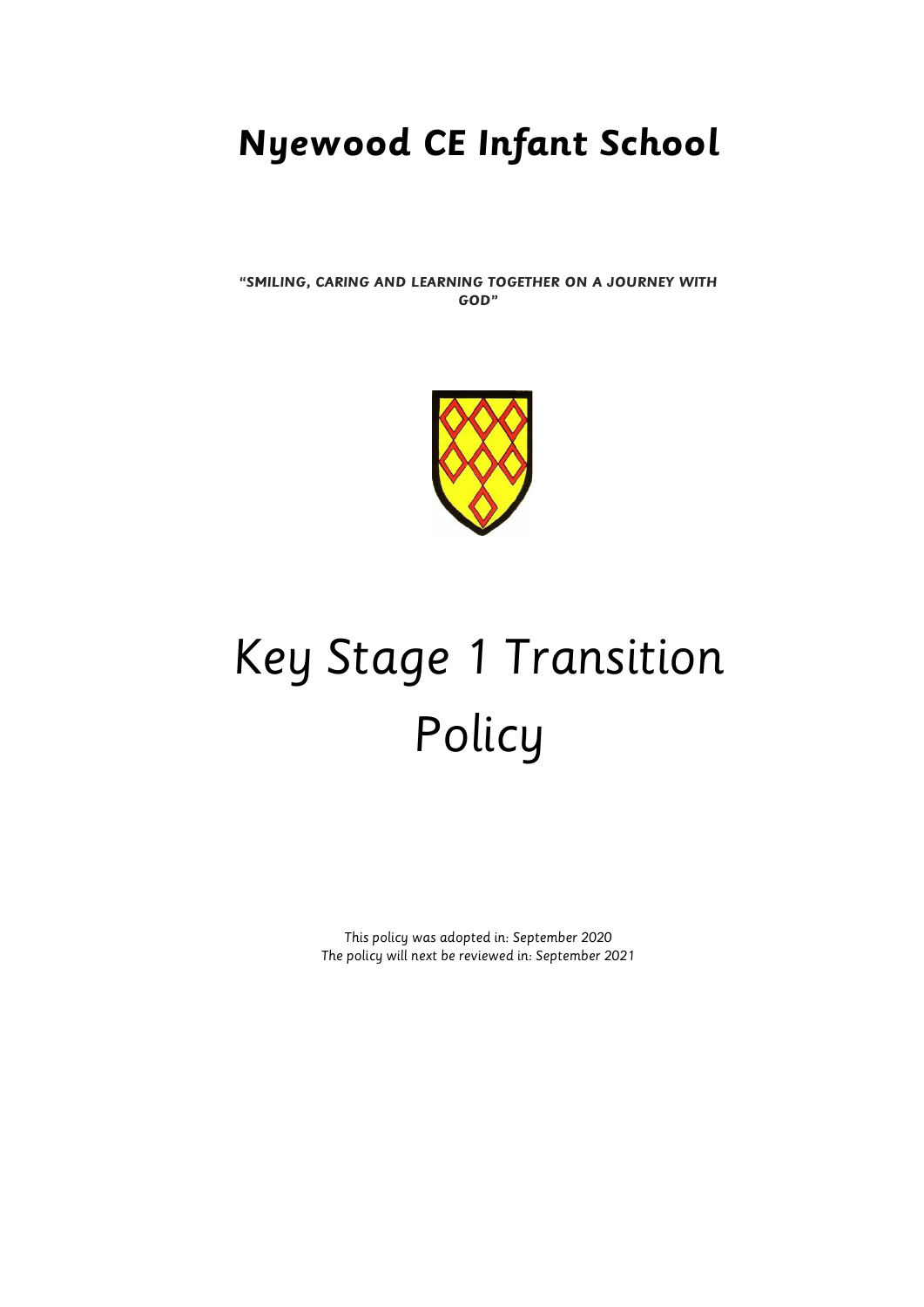## KS1 Transition Policy

Our vision is for our children to become happy, confident and independent learners enabling them to take an active role in God's world. Secure transitions are imperative to achieving this.

Effective and well-planned transitions enable children to feel safe and secure in their learning environment, building trust and new relationships with their teachers and support staff. A strong transition process helps to ensure that all children are supported so all of their needs are met.

Good transition supports good learning and effective transition processes year after year will enable children to build the confidence and resilience necessary to become life-long learners. It is important that all adults (home and school) have consistent and appropriate expectations of the children at each transition point. This consistency will aid children as they adapt to new environments, from when they join our Nyewood Infant CE School family in the Early Years, when they move from Year 1 into Year 2 and when they move onto the Junior School family.

Transition from the EYFS into Key Stage One – Early Years into Year One

The following measures are in place in order to support effective transition from the Early Years into Year One:

- Year One teachers to observe learning in Reception;
- Year One teachers to make regular drop-in and story visits to Early Years classes;
- Whole school transition day;
- Parent Meeting Welcome to Year 1, during Autumn term;
- Joint team meeting EYFS/KS1 moderation;
- Previous teacher/new teacher professional conversation and class information passed on;
- Teacher data, class teacher reports and reading notes/bands are passed on;
- Meet the teacher drop in in July for parents;

 Inclusion Manager closely involved with transition of children with additional needs or more vulnerable children;

Continued ongoing support throughout Autumn term.

Transition within Key Stage One - Year One into Year Two

The following measures are in place in order to support effective transition from Year One into Year Two:

Year Two teachers to observe learning in Year One;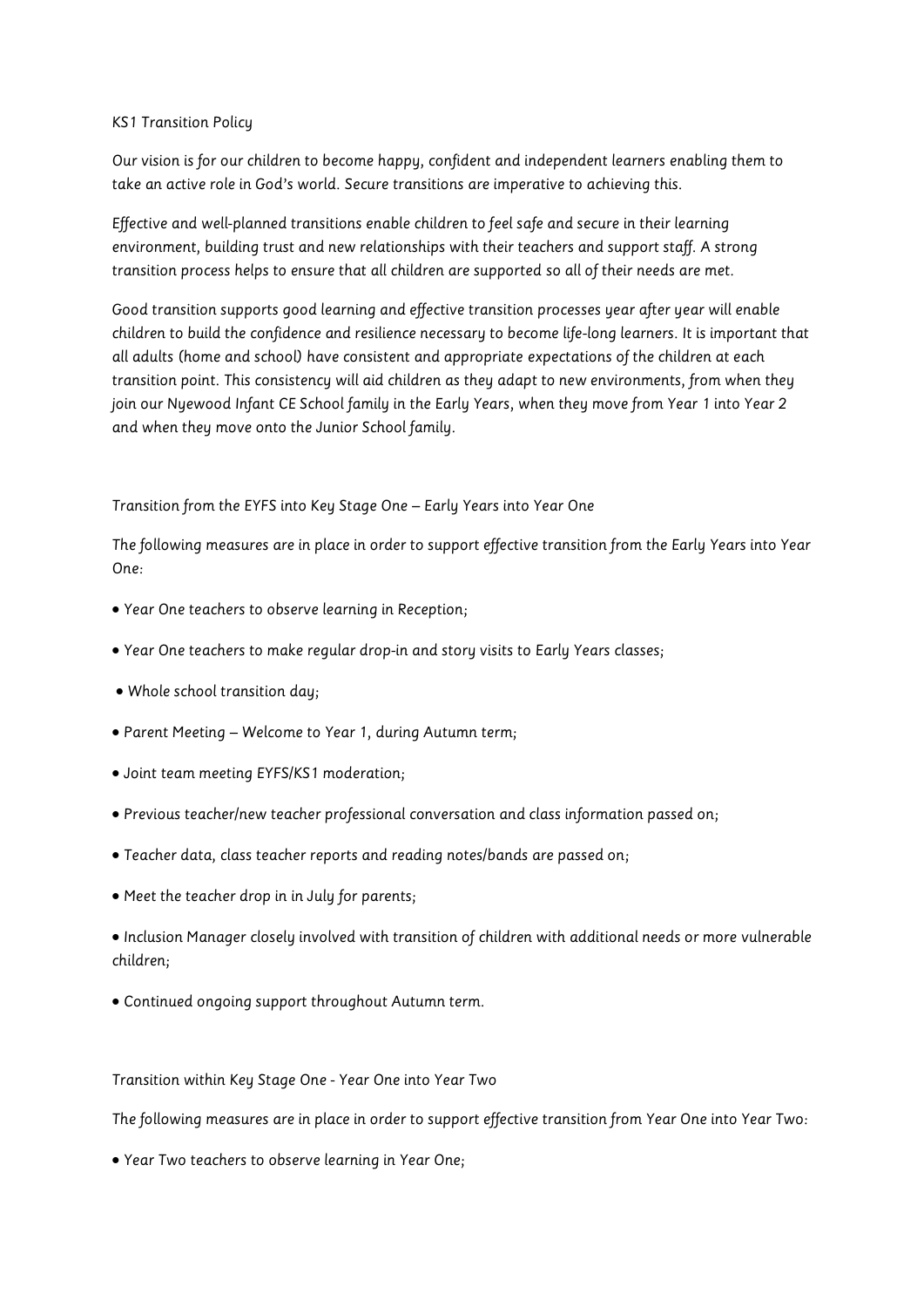- Year Two teachers to make regular drop-in and story visits to Year One classes;
- Whole school transition day;
- Parent Meeting Welcome to Year 2 during Autumn term;
- Regular KS1 moderation and standardisation of books;
- Previous teacher/new teacher professional conversation and class information passed on;
- Teacher data, class teacher reports and reading notes/bands are passed on;
- Meet the teacher drop in, in July for parents;
- Year 2 teachers know EYFS results alongside Year 1 attainment;

 Inclusion Manager closely involved in order to ensure transition of vulnerable children is managed well and to ensure children with SEND are clearly identified and supported by new teachers.

## Transition from Key Stage One into Key Stage Two

The following measures are in place in order to support effective transition from Key Stage One into Key Stage Two:

 Year Two classes to regularly visit the Junior School during the spring and summer terms, which includes collective worship with current Year 3 classes, watching summer productions and shared story times;

- Whole school transition day;
- Parent Meeting Welcome to Year 3, during summer term;
- Previous teacher/new teacher professional conversation and class information passed on;
- Teacher data, class teacher reports and reading notes/bands are passed on;
- KS1 test results and teacher assessments shared with Year Three teachers;

 Inclusion Manager closely involved in order to ensure transition of vulnerable children is managed well and to ensure children with SEND are clearly identified and supported by new teachers.

## Covid-19

We recognise that the current pandemic can present new challenges in supporting children with their transition. The following measures are in place to support an effective transition where the above measures cannot safely take place:

Welcome to Year 1 and 2 meeting videos;